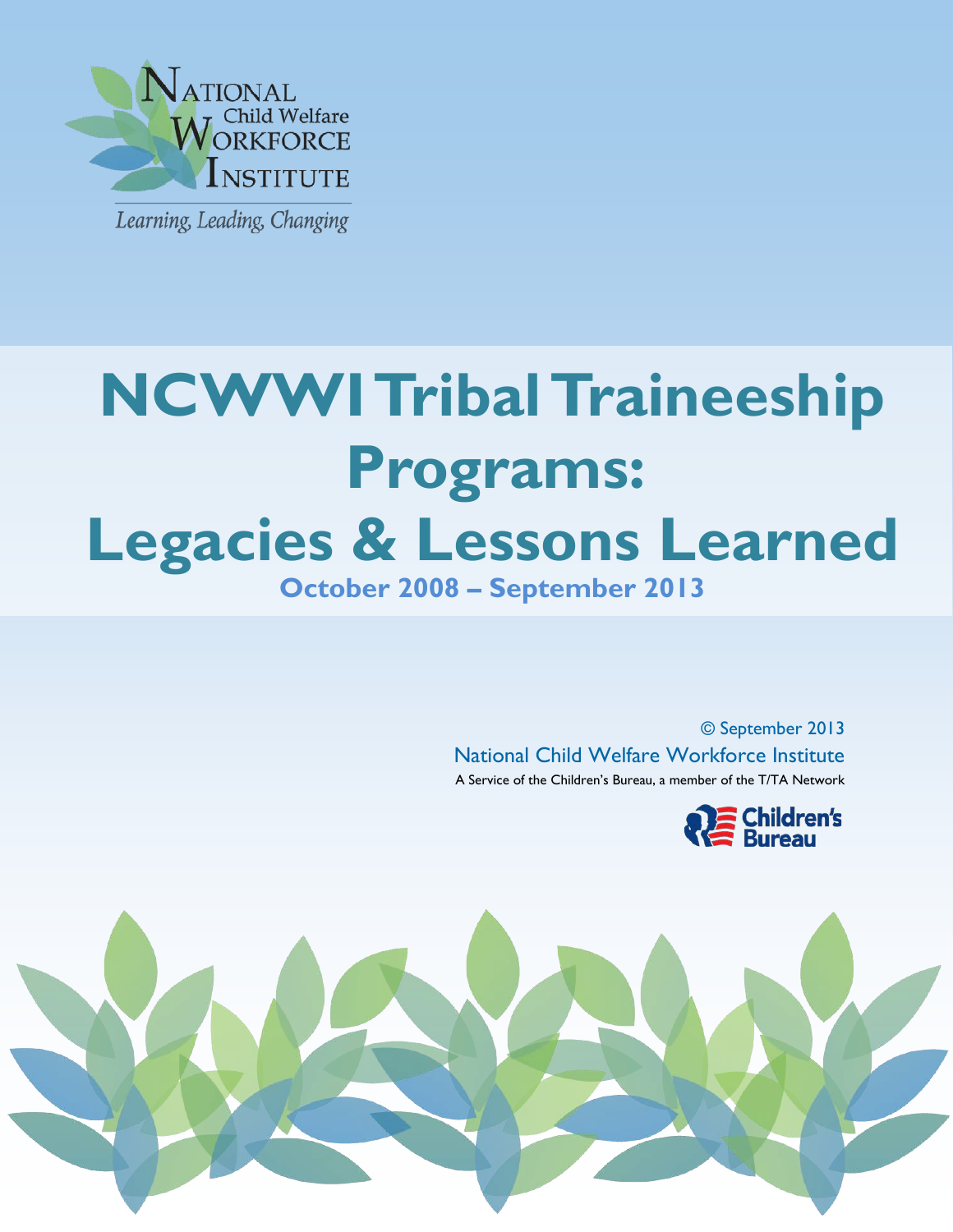

# **Acknowledgements**

This publication represents a collaborative effort by the partners of the National Child Welfare Workforce Institute (NCWWI)—University at Albany/SUNY, the University of Denver, Fordham University, University of Iowa, University of Maryland, Michigan State University, University of Michigan, Portland State University, and University of Southern Maine. Thanks to Sara Munson and Sharon Kollar for editing and Rea Gibson, Jordan Institute for Families, UNC Chapel Hill, for design assistance.

NCWWI is funded through a cooperative agreement with U.S. Department of Health and Human Services, Administration for Children and Families, Children's Bureau, Award No. 90CT0145. Special thanks to Randi Walters, Children's Bureau Project Officer, and Robert Lindecamp, Child Welfare Program Specialist (CB/ICF), for their support.

#### **Principal Authors(s):**

Michigan State University Briar Cliff University Briar Cliff University Northeastern University Northeastern University Portland State University Portland State University University of Montana University of South Dakota University of South Dakota Oglala Lakota College Oglala Lakota College

#### **Recommended citation:**

National Child Welfare Workforce Institute. (2013). *NCWWI tribal traineeship programs: Legacies & lessons learned.* Albany, NY: Author.

#### **For more information:**

Please visit the NCWWI website at [www.ncwwi.org](http://www.ncwwi.org/)

© 2013, National Child Welfare Workforce Institute, University at Albany, Albany, NY

The contents of this document are solely the responsibility of the National Child Welfare Workforce Institute and do not necessarily represent the official views of the Children's Bureau.

This document may be reproduced in whole or part without restriction as long as the National Child Welfare Workforce Institute is credited for the work. Upon request, NCWWI will take appropriate steps to ensure that this publication is made accessible to members of the community with disabilities.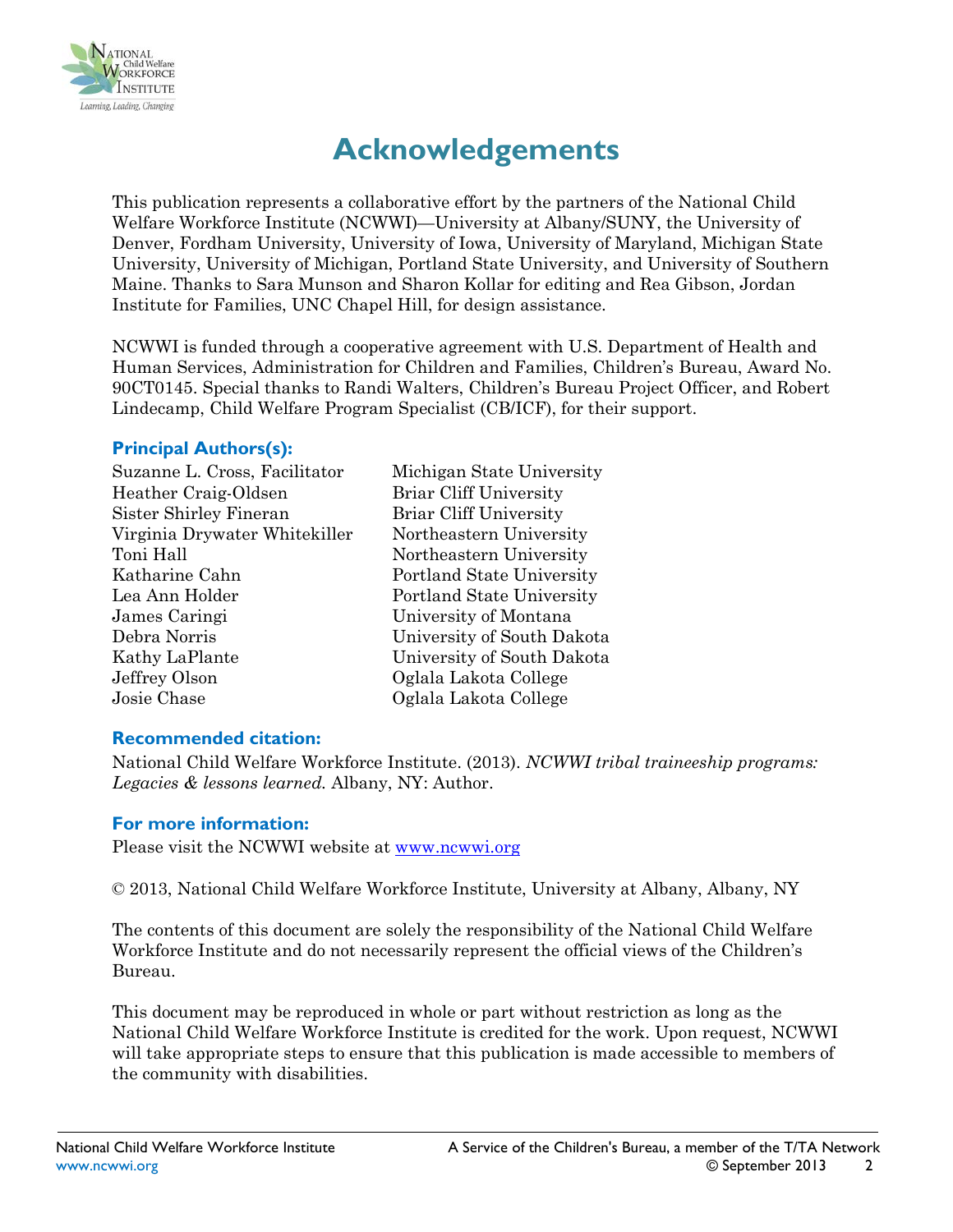

# **Table of Contents**

| $\mathbf{I}$ . |  |
|----------------|--|
| II.            |  |
|                |  |
|                |  |
|                |  |
|                |  |
| III.           |  |
| IV.            |  |
|                |  |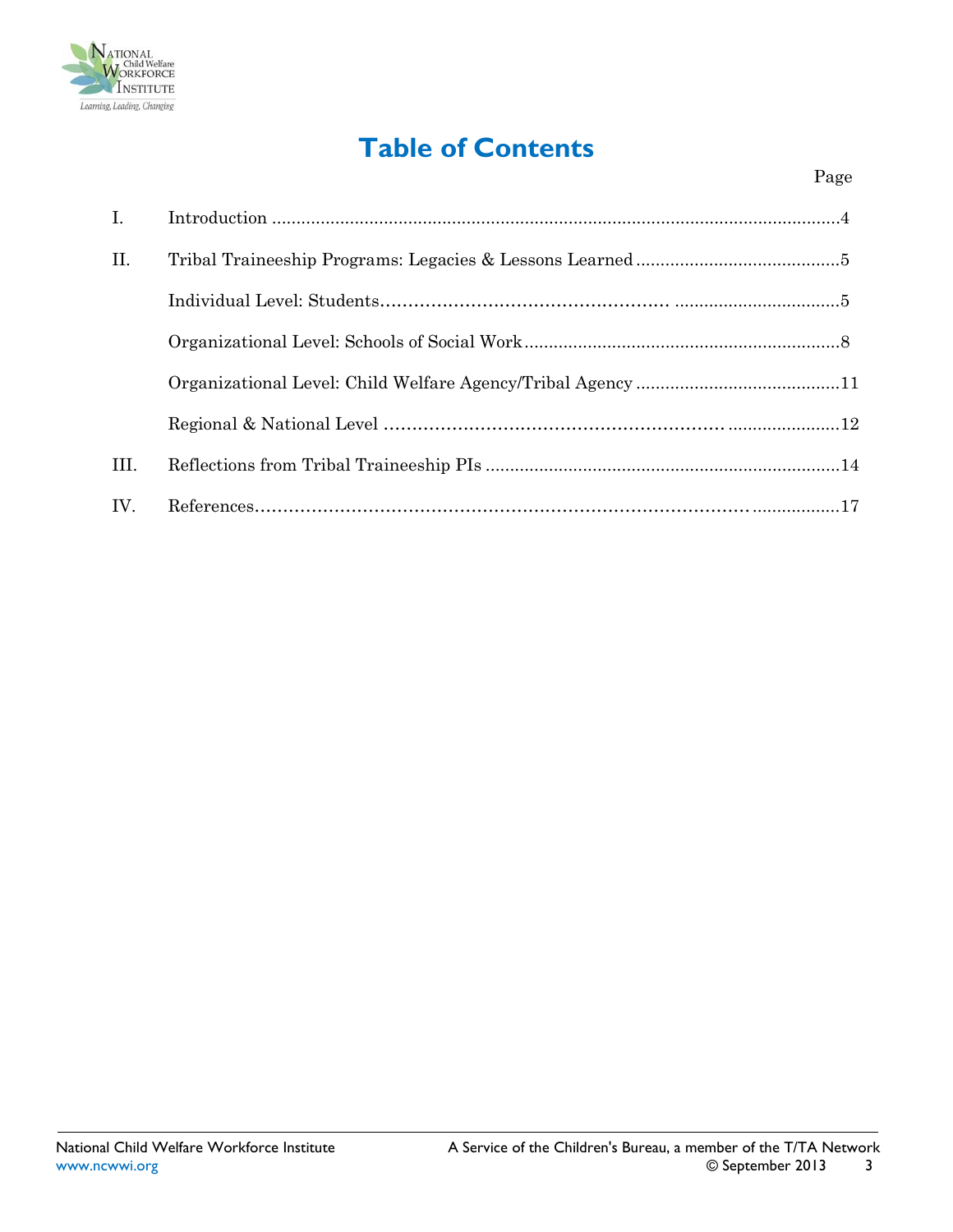

# **I. Introduction**

In 2008, the Children's Bureau funded the National Child Welfare Workforce Institute (NCWWI) to build the capacity of the nation's child welfare workforce and improve outcomes for children, youth and families through activities that support the development of skilled child welfare leaders in public and tribal child welfare systems, and in private agencies that are contracted by the state to provide case management services that are traditionally provided by the public child welfare system. To achieve this, NCWWI launched three major training initiatives: one for mid-managers, one for supervisors and one for students – the Traineeship program.

The purpose of the NCWWI Traineeship program was to support professional education for current or prospective child welfare practitioners in accredited BSW or MSW programs. A major goal for the Traineeship program was to develop educational experiences that would teach and reinforce core competencies in areas of child welfare practice and leadership. Trainees were expected to participate in a field placement at a child welfare agency, enroll in relevant courses to prepare for professional service and leadership in child welfare, and to work in a child welfare agency upon graduation. Traineeship schools were expected to innovate and improve their child welfare curricular offerings and were encouraged to provide additional supports for trainees to support completion of degrees and retention in the field. The traineeship programs needed to be particularly attentive to addressing diversity within the workforce, local agency workforce needs, preparing future leaders, and understanding systems of care principles.

Twelve Traineeship programs were funded: 5 BSW, 3 joint BSW/MSW and 4 MSW programs.

Briar Cliff University, Portland State University, University of Montana, Northeastern State University, and the University of South Dakota are the five social work programs that are part of the National Child Welfare Workforce Institute (NCWWI) traineeship network selected to provide social work child welfare education for tribal and non-tribal social work students who share an interest and concern for the American Indian population.

These five **NCWWI Tribal traineeship programs** were charged with:

- Creating a legacy document that captures innovative and successful strategies used by the Tribal traineeship programs at multiple levels, especially "lessons learned" that may help others develop future child welfare workforce projects.
- Applying "lessons learned" data to multiple system linkages and levels, including students, schools of social work, child welfare agencies, and regional/national areas.

The main themes of the NCWWI Tribal traineeship programs' collective legacies and lessons learned are incorporated in the system level analyses that follow.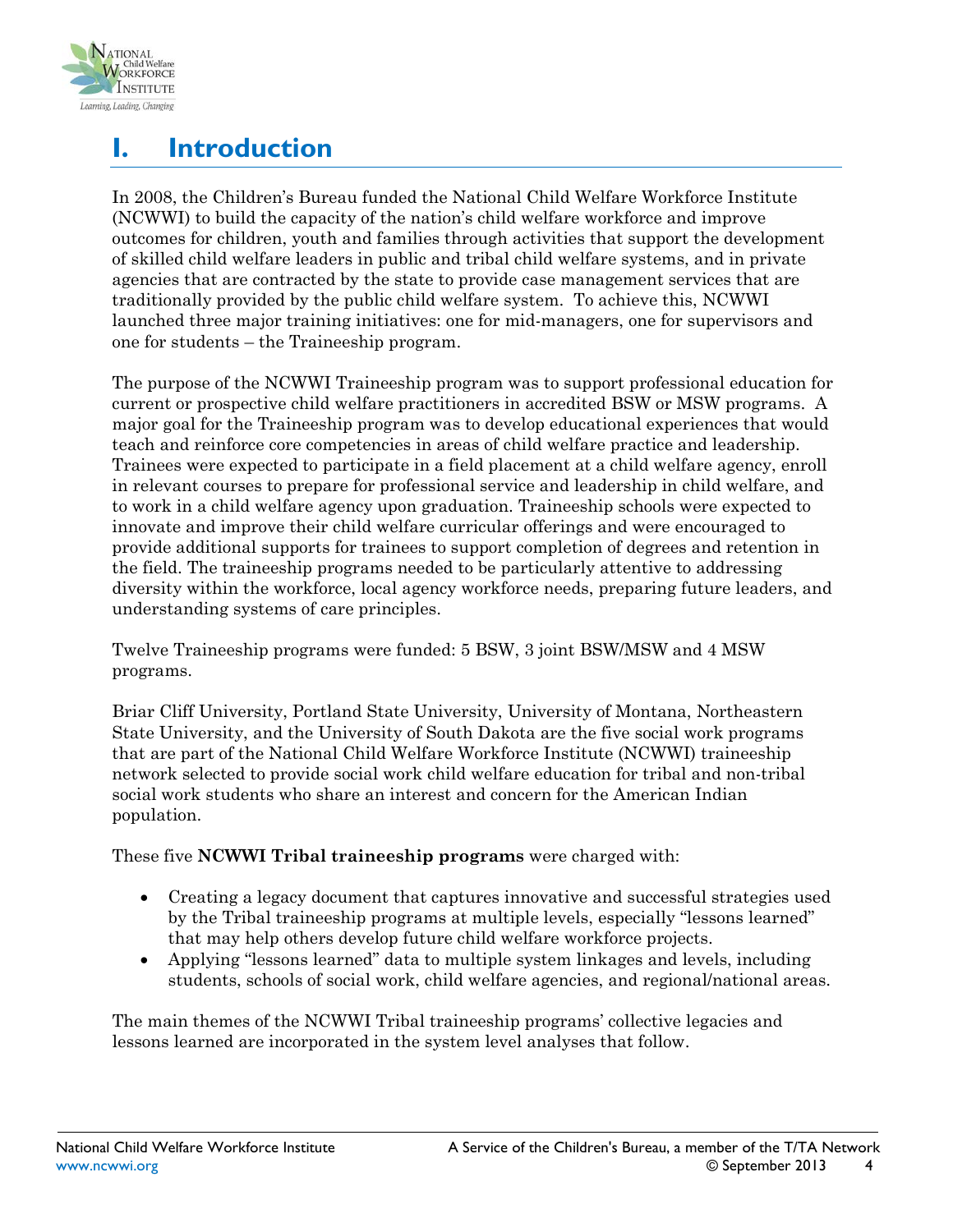

# **II. Tribal Traineeship Programs: Legacies & Lessons Learned**

## **Individual Level: Students**

#### **1. Recruitment & Selection: Building Relationships & Infusing Cultural Ways**

The five Tribal traineeship programs recommend that traineeship projects include an emphasis on the historical context that impacts the lives of the American Indian people, the physical environments of the regions where they live, the urban locations of the universities, and the differences in tribal cultures when providing child welfare services. These aspects are important to consider in the recruitment and retention of tribal and nontribal students to become effective, knowledgeable, and culturally cognizant child welfare social workers.

Recruitment is ongoing and a function of relationships. When faculty members attend events in the community they talk to potential students or people who are mentoring young people. Social work faculty can also join with other departments on campus, to bring a social work presence to the recruitment of American Indian students for the universities. This can be accomplished in part by sharing prepared materials that reflect the schools' support for American Indian students. Once the materials are published they can be shared with prospective students, current students, faculty members, and admissions departments to assist in "getting the word out".

A best practice for recruitment of American Indian students is the infusion of cultural ways, which is time consuming, but provides beneficial results. Outreach and involvement is important to the tribal communities. There is added value when faculty/ staff at the traineeship programs offer training, expertise, collaborative grant writing, and technical assistance to the American Indian communities in a respectful and useful way. Outreach also includes participation in cultural activities located within tribal communities. All of these approaches require time and patience to effectively build and sustain long term relationships with tribal communities.

An approach for recruitment and retention of American Indian students includes visits to the universities' campuses for informational interviews held with the prospective students. Their support system, which may include family members, spiritual leaders, church and tribal representatives, are also invited to participate to learn the program requirements and expectations. The prospective students are then able to make an informed decision in conjunction with their personal support system and the faculty and advisors who participate as part of the support network. This approach is beneficial for the prospective students for they have a better understanding of the expectations from academe, families and their tribal or *home* communities. Universities' representatives may also want to visit prospective students in their tribal communities, urban centers, tribal colleges, or at cultural events. All are opportunities to inform prospective students of the social work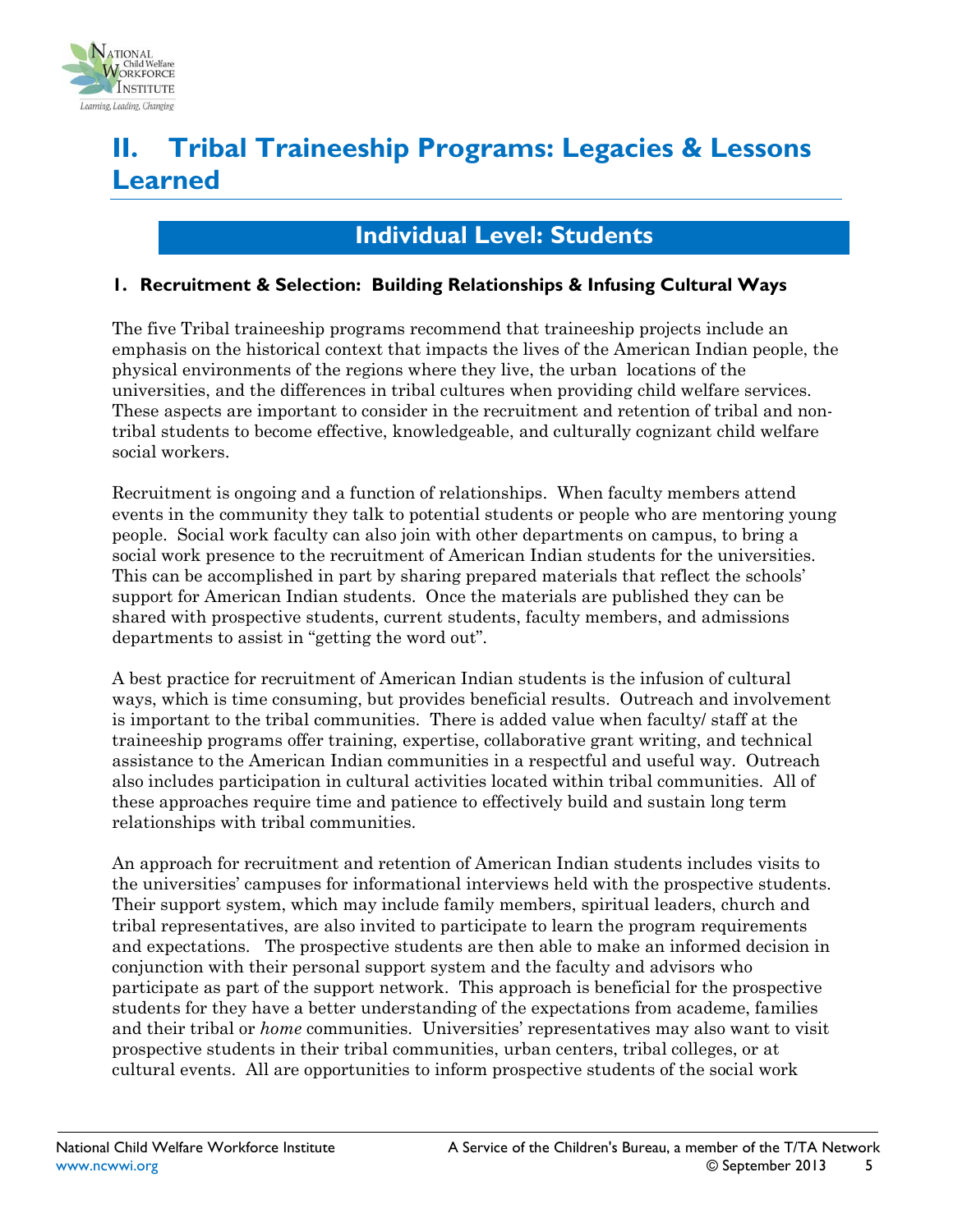

programs, the profession, and how they are welcome and will be supported if they decide to attend the mainstream universities.

Non-tribal social work students have been included in some of the universities' American Indian traineeship programs. These students are committed to developing professional cultural competence with tribal nations, agencies, and the state departments. This is evidenced by their interest and commitment in serving the American Indian population, their requests for American Indian field placements with Indian Child Welfare (ICW) agencies, and the completion of social work courses on American Indian children, families and child welfare. They also may write papers on issues relevant to the American Indian population, the development of field objectives to visit ICW agencies, and their participation in ICW conferences. Non-tribal students' participation in the Tribal traineeship programs has demonstrated the importance of having tribal and non-tribal students in the same program to promote cross cultural learning and to increase "allies" to provide competent services for American Indian families.

Tribal Colleges and Universities (TCU's) are potential sources for student recruitment opportunities. American Indian and non-tribal students who attend TCU's are likely to have a particular commitment to Indian child welfare issues. Three of the five universities are working in partnership with tribal colleges to develop a two plus two program, or have students in a combined BSW degree program with classes held at a tribal college. For example, in South Dakota, American Indian students have the opportunity to choose a tribal college setting for the completion of their undergraduate education in social work because the Oglala Lakota College BSW Program is accredited by the Council on Social Work Education (CSWE). In addition to TCU's, it is recommended that efforts be made to recruit American Indian high school students.

### **2. Avenues for Student Support: Mentoring & Peer Support**

Clearly, students need support which can be offered in many ways. One traineeship program hired American Indian graduates to provide tutoring and professional mentoring to current American Indian child welfare trainees, especially those who were struggling academically. Another university had a Multi-Cultural Program (MCP), which included tribal students who provided input to the selection of speakers for two events. A few of the universities have American Indian student organizations on their campuses; but they are not exclusively designed to support social work students. These organizations provide students with an opportunity for acceptance of their cultures and to increase their learning of the diversity within the American Indian population. The American Indian students that participated in these programs were able be in leadership roles and found support to address homesickness, isolation, and discrimination. Unfortunately, not all students participated in the Indian student organizations because they intended to return to their home communities to continue to be engaged in their specific tribal cultures. Another university with a high percentage of American Indian students indicated they have university-wide cultural celebrations monthly that also provide support to students.

The universities' social work programs are involved in many activities that keep alumni engaged and active in the lives of American Indians. For example, Briar Cliff University's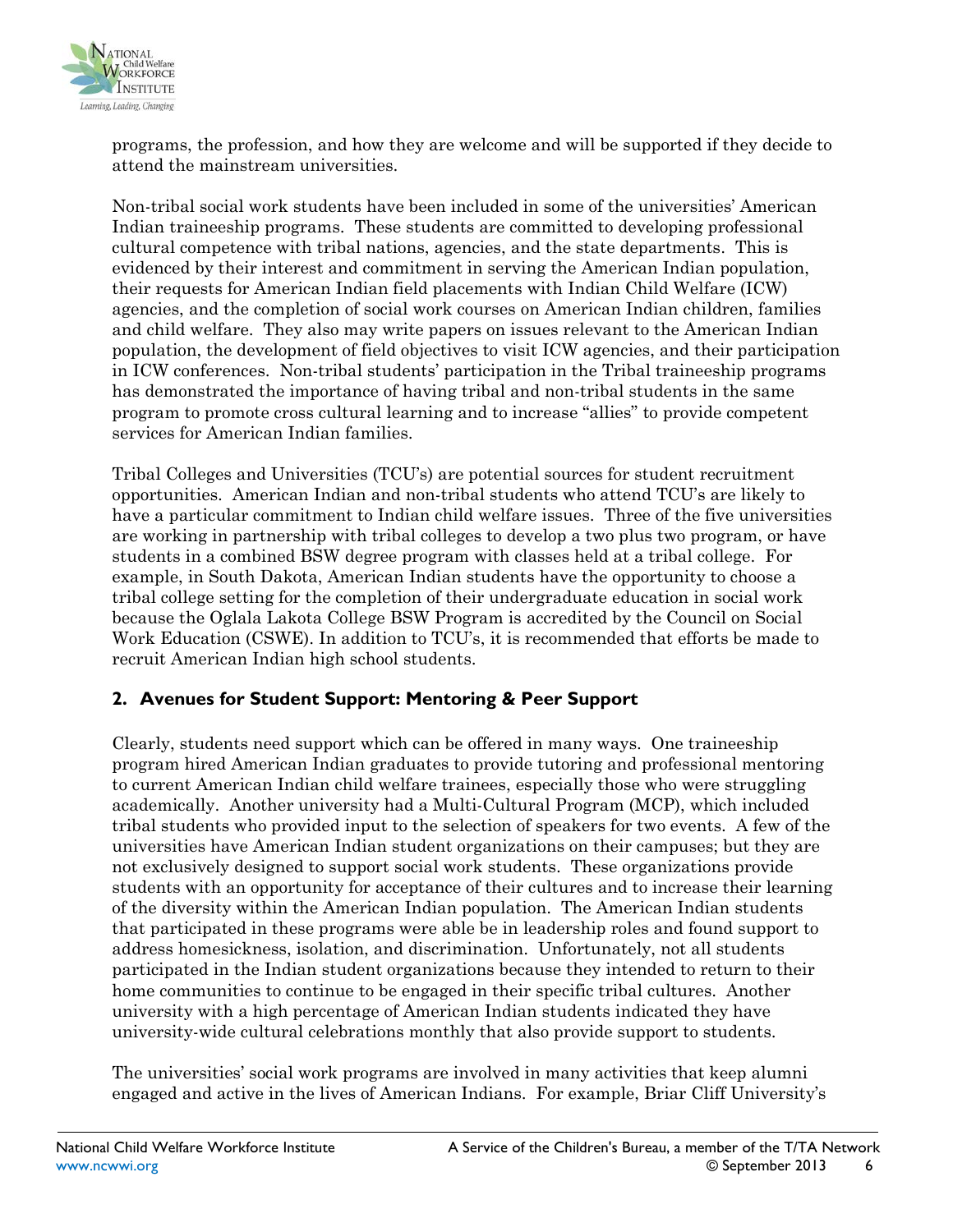

social work program is involved in the planning of the annual Memorial March to Honor Lost Children, a remembrance of the Indian children lost to the system which allows current students, Native and non-Native, to work collaboratively with local tribes, DHS staff and community child welfare volunteers.

Finally, financial support must be considered in the recruitment and retention of American Indian students for it may be the only way the students can attend college. Many college students have financial issues and the American Indian students are no exception.

### **3. Using Cultural Consultants & Agency Training to Enhance Field Experiences**

Contracting with cultural consultants who are American Indian, including Elders who are in the roles of consultants and field supervisors with MSW degrees, can help facilitate positive field experiences for trainees. The inclusion of these experts assists in bridging the cultural gap that may exist and provides supervision by a professional with an MSW for a viable placement.

It is imperative for field agencies to include the social work students in the training that is provided for all staff. An example is the ICW training which was provided by members from the federally recognized tribes who delivered content about their tribal nations in an effort to dispel the myth that all tribal nations/American Indians are alike. The students in placement may also increase their understanding of cultural differences and nuances that exist within tribal nations and tribal services available. All five traineeship programs had field placements located on reservations which resulted from working over time with tribal nations to develop meaningful, collaborative, and long term relationships. For example, South Dakota currently works with the Rosebud Sioux Tribe and has a practicum placement agreement with Sicangu Children & Families, which is the tribe's foster family agency that provides foster placements and counseling services for native children and families involved with both tribal and state child protection agencies. Other tribes in the area that have working agreements for practicum placements include Flandreau, Yankton and Pine Ridge.

One structural challenge is that tribal agencies often operate in small units which may have only one supervisor who does not have the time to support a student field placement. A second challenge is that social work students may be the first in the agency with social work degrees so there is no one on site to provide field supervision and faculty members are then required to be in the role of a liaison supervisor. Another challenge is that tribal communities are often small and the familial ties that occur with supervisors/workers/clients/tribal governments present unexpected complexities for the social work students. Lastly, those universities with MSW programs have few placements with tribal agencies because the tribal communities are in rural areas and the universities are in urban areas. This distance creates difficulties for students who want to work with tribal agencies. Urban agencies are noted, but they are limited in number. Also, some students want to work on reservations or for their own tribal nations, which may be hours away in drive time. Supporting these field placements may require the delivery of online and distance learning programs.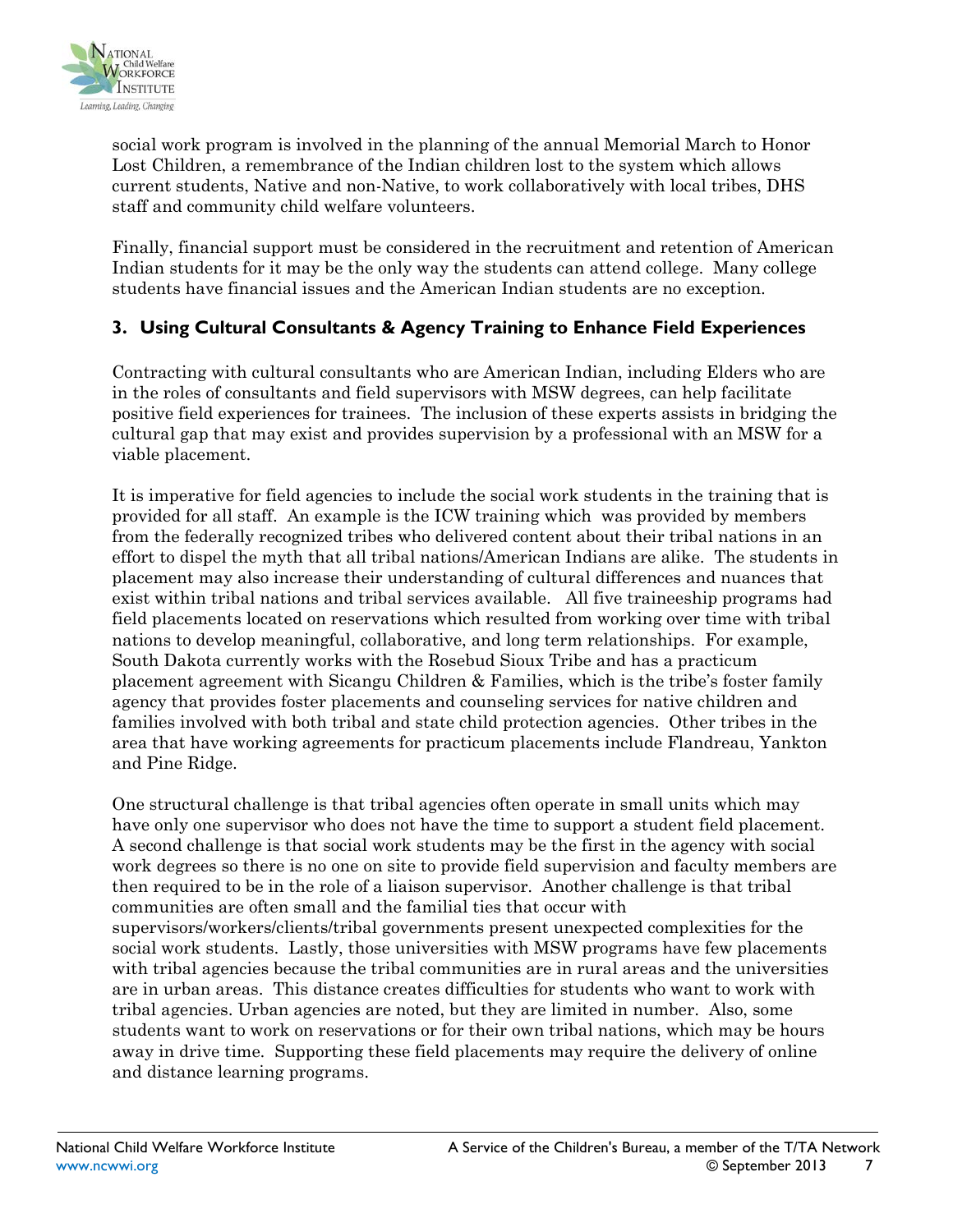

### **4. Transition to the Workforce: Graduation Ceremonies & Career Pathways**

A graduation ceremony may be as important to the success of a Tribal traineeship program as is the recruitment process. A graduation that includes a traditional honor ceremony hosted by the university will bring together extended families, tribal connections, and faculty to acknowledge the successful completion of the degree program. This is a reaffirming experience to welcome the individual into the community as a professional and as someone deserving of respect for his or her accomplishments. Social work graduates are most likely to work for child welfare agencies either with American Indian agencies, or agencies who serve the American Indian population; therefore, he or she is likely to become a mentor for the youth and a recruiter for the social work program simply by his or her presence in the community.

Many of the Trial traineeship graduates are hired by their field practicum agency because the agencies have trained them and know they have acquired child welfare knowledge and skills. Additionally, these trainees have participated in relevant conferences which increase their knowledge and networking with professionals.

The American Indian traineeship programs also have paid field placements which have increased their understanding of ICW as a result of the students receiving the Systems of Care Training together with both the state workers and students. The students have learned state policies, collaborated with child welfare professionals, and were prepared by being culturally aware and knowledgeable of ICWA.

As trainees transition to the work force they are serving on both the social work department and child welfare traineeship advisory boards, and some have become Department of Human Services (DHS) and agency administrators. Faculty and students also serve on community and DHS committees and teams, which are often staffed with alumni. This collaborative model is an excellent approach to building and sustaining a child welfare social work force network with the knowledge to meet the needs of American Indian families and tribal systems.

### **Organizational Level: Schools of Social Work**

#### **1. Support for Traineeship Faculty**

Faculty and adjuncts in Tribal traineeship programs benefit from attending conferences, special trainings, and participating in webinars to learn more about Indian child welfare. Secondly, faculty who are involved in working with the American Indian communities must receive recognition and credit toward tenure and promotion for their involvement with tribal nations. It must equate to faculty who are working with populations in other countries that require additional time and effort. Third, faculty need to become aware of the American Indian culture differences and understand why students may not be in class due to tribal community responsibilities and/or religious/spiritual ceremonies. They may not want to share their tribal nations' religious and ceremonial practices due to the historical punitive and discriminative responses and actions tribal members have experienced. It is important for faculty to be mindful of the American Indian Religious Freedom Act of 1978, and the impact this may have on students and their families today.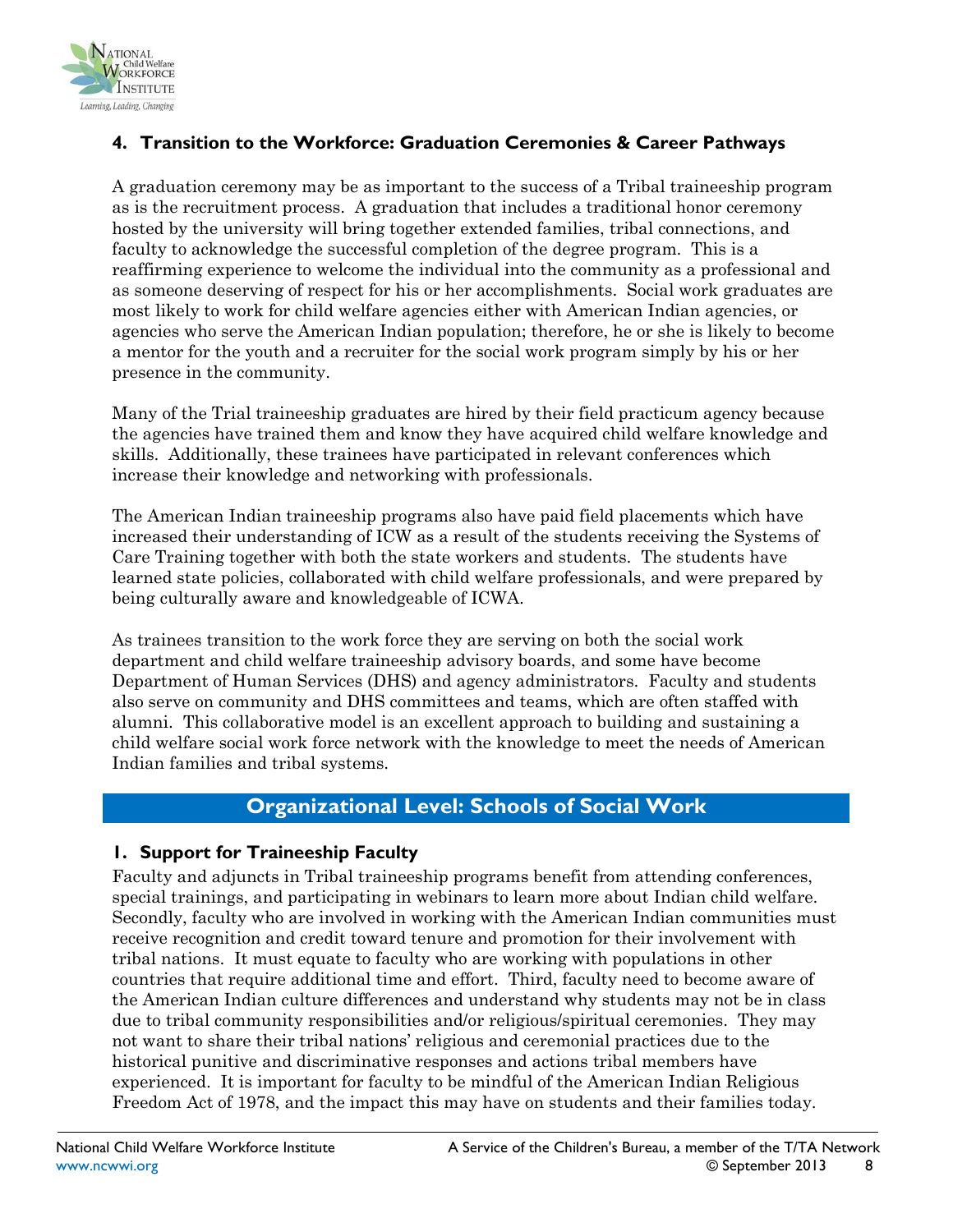

Fourth, it is essential for faculty to develop awareness that not all students are competent in their own tribal cultures due to loss of cultural knowledge and identity, which may result from relocation, adoption, foster care, assimilation, and historical consequences of the Indian boarding schools. Faculty also must be aware that American Indian students may have different styles of learning, processing, and arriving at a resolve. For example, an American Indian student may not raise her hand in response to a professor's question. The non-volunteering is in response to a goal of surviving in the environment with the least amount of disruption. However, if called on directly by name, she is likely to respond positively.

#### **2. Curriculum Innovation & Development: American Indian Experts, Competency Enhancement, Macro Projects and Learning-in-place**

All social work students, including American Indian students, who are interested in the field of child welfare, need to acquire knowledge of the origins of the strong mistrust American Indians may have of non-Native public and private child welfare agencies. Tribal traineeship curriculum but help students to recognize that this distrust largely results from a lack of cultural competence present in the agencies and the number of children removed from their Native homes both historically and in the present. American Indian students may have some knowledge of this mistrust, but may not be aware of the histories of all tribal nations. In addition, there are those who may not be aware of their own tribal nation's history, especially if they were placed in foster care or adopted to non-tribal families. American Indian students who are knowledgeable of their own tribal nations, histories, strengths, and challenges need to learn about other tribal nations' histories, policies, critical issues, service needs and challenges.

American Indians are more often able to attend college later in life. As a result, they have an in depth knowledge of policy and practice, but are required to take basic social work courses. A limited number of social work programs have become more inclusive in the curriculum by allowing academic credit for attendance at tribal symposia, statewide and national conferences, or for independent study on a project that meets students' interests. The goal is for students to benefit if prior learning was taking into consideration.

Macro change projects are another area of the curriculum in which senior BSW students can enhance their understanding of ICW. It is important to encourage student child welfare trainees to design their macro change processes in collaboration with child welfare professionals. Examples include the student development of a cultural assessment form used by all DHS staff when children enter foster care, as well as the Native American Foster Home Initiative which was developed by a student and continues to be used after the student's graduation. Also, the inclusion or specific courses offered on the topic of Indian child welfare, with assignments that demand critical thinking such as writing reflection papers on the *"Best Practices in Indian Child Welfare".*

Another area of curriculum enhancement is the "in place" learning experiences which can include a visit to a reservation, historical sites, meeting with a judge, and attendance in cultural classes. "In-place" learning also occurred when tribal college students attended "The Red Road Gathering" hosted and supported by several departments of the University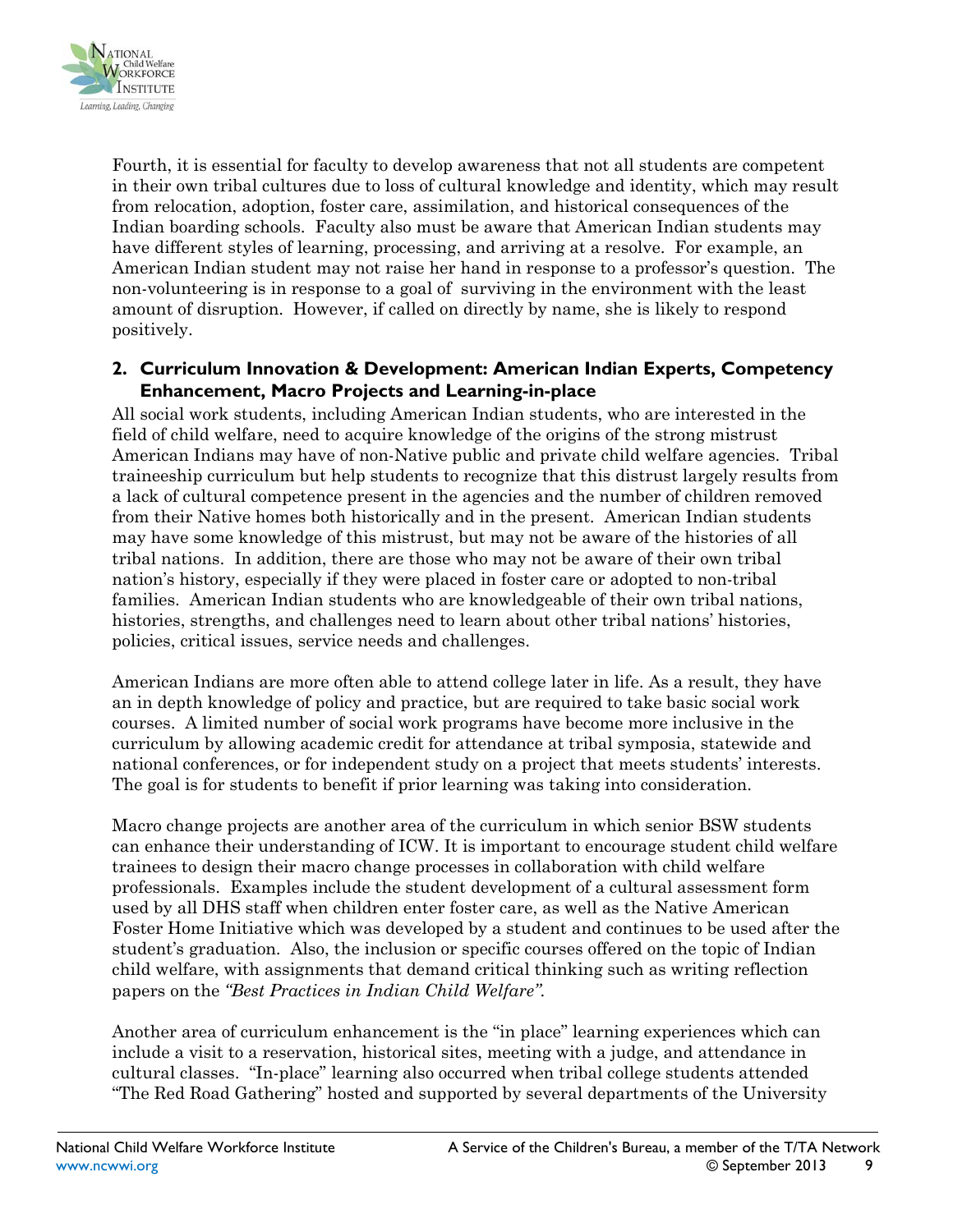

of South Dakota. The term, "The Red Road" has more than one definition for the American Indian population. For this experience, ["The Red Road Gathering](https://sites.google.com/a/usd.edu/redroad/about-us) is a holistic healing journey based on Lakota/Nakota/Dakota world views to which people come from all points of the world. The diverse population travels to the *Wase Wakpa* community gathering to resource, network, and participate in recovery experiences for holistic healing opportunities. The Red Road Gathering is a time for healing, renewal and an opportunity to gain the energy and insight to stay physically, mentally, emotionally and spiritually healthy. This spiritual gathering is a voluntary event which utilizes the talents, expertise, and resources of the participants. This gathering is a self-initiated individual healing experience enhanced through powerful group interactions.

Students who participated in these two "in-place" learning experiences shared a class connection via video classroom technology throughout a semester. The joining of tribal and state university students through technology and "in-place" learning experiences was a powerful teaching format. The students will continue their shared learning for another semester as they produce a video and training material reflective of their cultural learning experiences, and how this cultivated and/or enhanced their level of cultural competency for their future work in the field of Indian child welfare. The training packet will be presented to the State and Tribal CPS professionals to be used as an on-going training for students in future child welfare courses.

Child welfare courses may utilize the assistance of American Indian child welfare professionals in multiple ways: judges and attorneys for mock trials, therapists interviews by students, as well as through participation in a number of varied volunteer opportunities offered by child welfare agencies. Also, it is important to complement existing faculty strengths by incorporating additional American Indian practitioners as guest speakers, program consultants, filed supervisors, and adjunct faculty. The five universities support the involvement of tribal elders in the development of curriculum competencies and teaching approaches.

The child welfare competencies need to include knowledge of the historical oppression of the American Indian population and the diversity within it; the social issues colonization has created; and practice models effective for the population. Cultural ways of learning and healing need to be incorporated into the curriculum, for there is more than the linear model. Additionally, the strengths of the population as a whole, and tribal nations individually, need to be studied and incorporated into the knowledge base. Curriculum needs include addressing the barriers caused by distance (e.g. rural and hazardous mountainous terrain American Indian students travel through to attend a BSW or MSW program). Therefore, a need for curriculum development that incorporates distance education approaches, such as online learning would be most beneficial. The tribal students would then have an opportunity to receive their education "in place" and work "in place" on the reservations where their education and training may be most needed.

### **3. Field Department Supports: Cross-training**

Department of Human Services field placements are critically important to ensuring that DHS administrators, supervisors, and other staff are able to know our students. There is a need for coordination of field placements that build cross-training opportunities between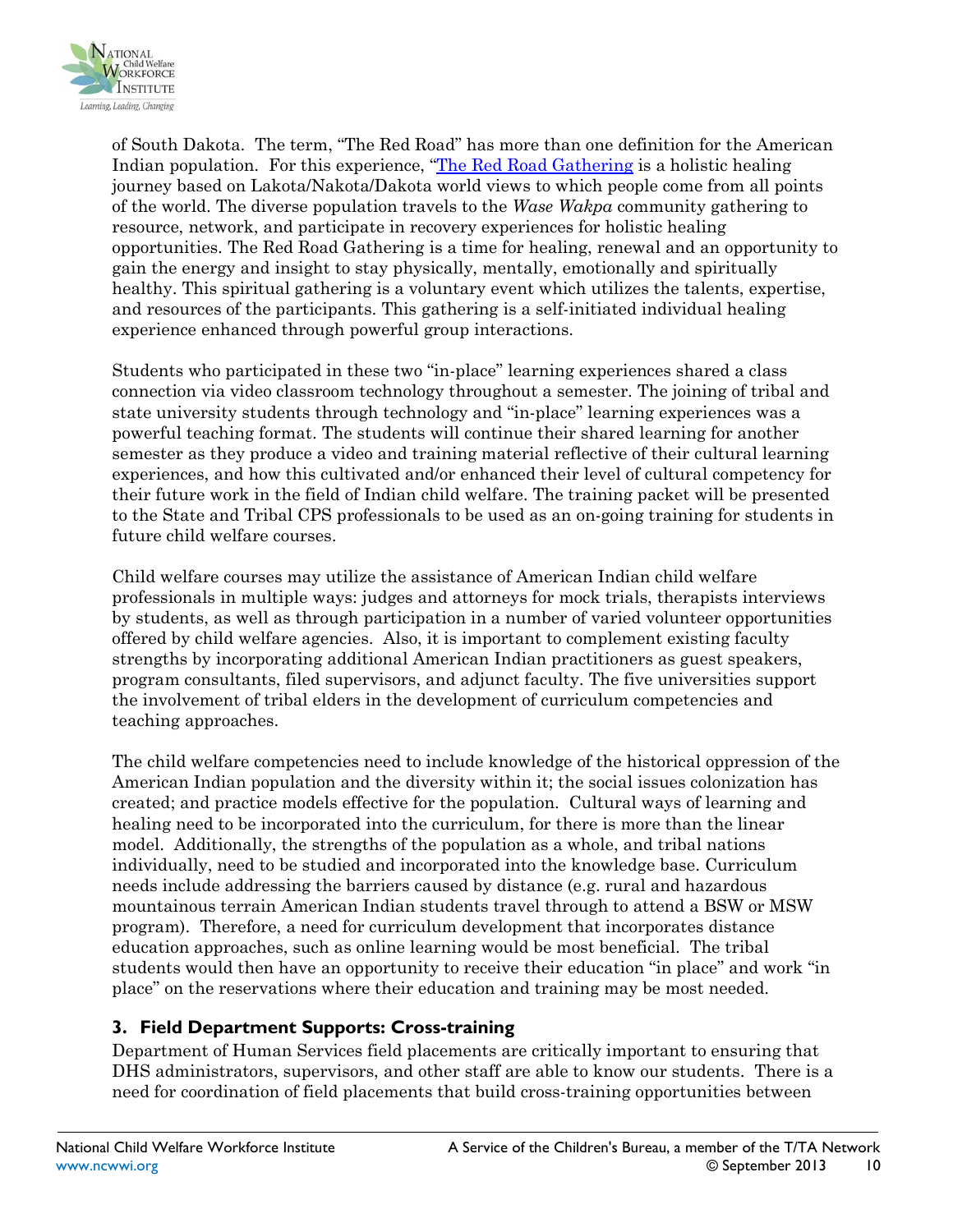

professionals and students to sustain the efforts made by traineeship programs. This can include child welfare professionals training social work students in the classroom and then also providing supervision once they are in the field. For example, the traineeship project in South Dakota teamed up with the State Division of Child Protection Services to host four training sessions on Systems of Care while professionals in the field worked with students through classroom instruction. These activities led to a stronger presence of students and professional partnerships during field placement and first time employment experiences.

### **4. Support from University Administration**

The universities' administrators need to be aware of the time necessary to build successful relationships with tribal nations; it is not just a one-time experience. The investment of time is necessary to build the bridges to demonstrate genuine commitment. If the social work programs do not have this support, the efforts in the development of an ethical and respectful relationship will be an enormous challenge. Without the time investment, the tribal nations may see an empty promise which is a repeat of the past.

This time commitment is not only dedicated to American Indian students, or tribal representatives coming to the universities, but for faculty members to visit the communities and participate in meetings, ceremonies, conferences, and cultural activities held in Indian Country. For example, there is a collaborative relationship with the Cherokee Nation of Oklahoma ICW agency and the Oklahoma Indian Child Welfare Association.

## **Organizational Level – Child Welfare Agency/Tribal Agency**

### **1. Recruitment & Selection of Field Instructors**

Universities recruit field instructors who are willing to assist students in achieving competency standards and have an interest in working with American Indian communities. The agencies make recommendations for supervisors who have this skill set. Also alumni often become field supervisors for they understand the social work program, are employed by child welfare agencies, and are often tribal members who want to work with their own tribe or other tribal nations. In addition, the nontribal students who are trained to work with the American Indian population are an asset to the programs and serve in the role of "allies".

### **2. Support for a Variety of Placement Types**

The child welfare field placements are in urban, tribal, and nontribal agencies with DHS placements being an important collaborator in the education of the social work students. The Department of Human Services (DHS) Child Welfare agencies are the most frequently active non-Indian placement agencies that provide students with experiences in working with the American Indian population. Several students from the American Indian traineeships are currently placed in the various states' DHS agencies.

*Barriers* to rural placements are due to distance and the terrain students have to travel to the reservation communities. In addition, the small staffing of the agencies and limited number of field supervisors with MSW degrees may impede this type of field placement. At times, specific arrangements are put into place with faculty or community members who have an MSW degree.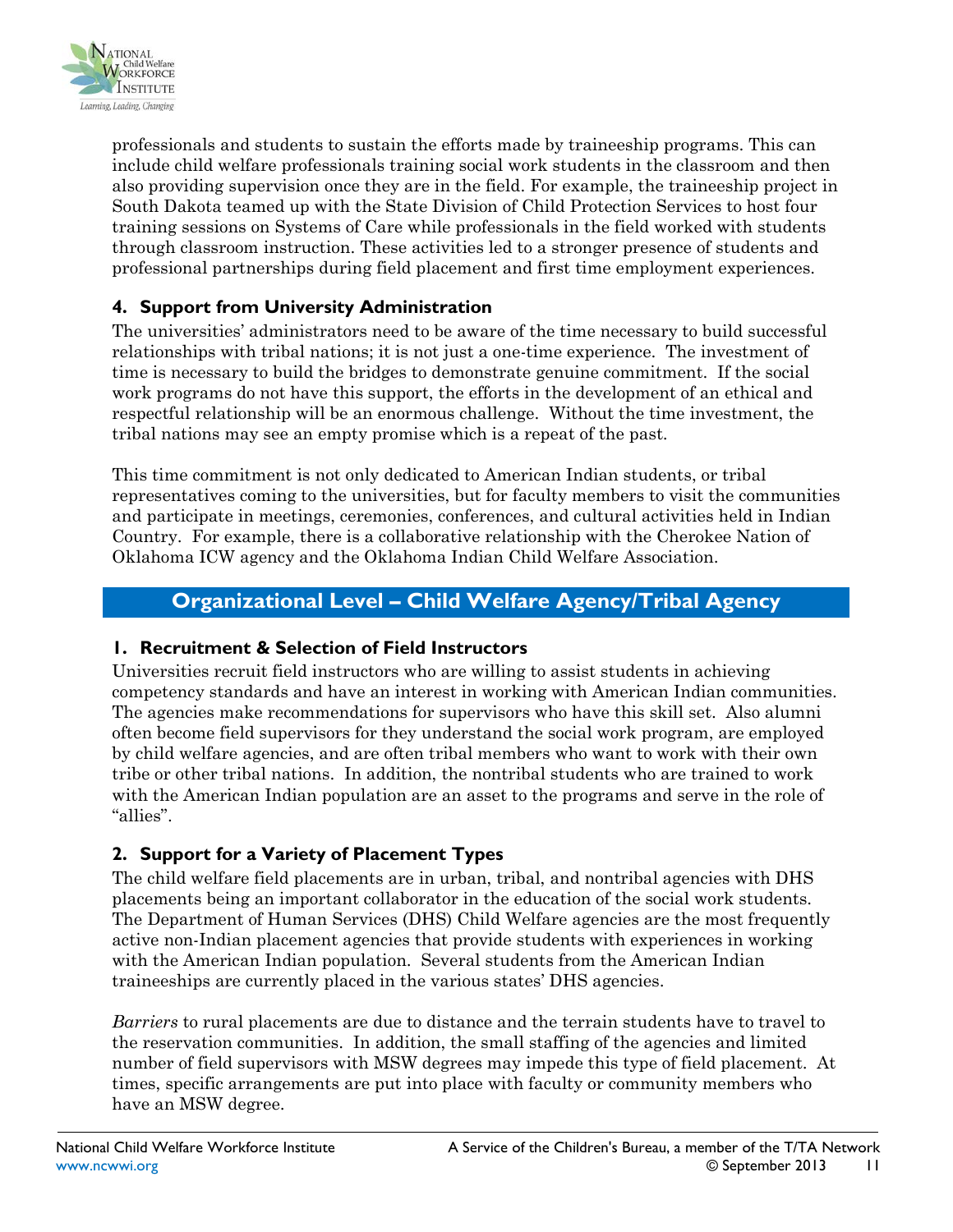

## **3. Agency Supports: Diversity, Specialized Training & Mentoring**

Frequently, tribal nations have a human resource hiring practice or preference for selecting tribal members and/or American Indians to work in positions within their tribal nations. Even though this policy exists, the workers still have to meet all the requirements for the position. It does, however, allow for more American Indians to be hired to work with tribal families. Also, a benefit offered by the agencies is the NICWA online course fee of \$50.00, which is sometimes waived for students in the child welfare field placements. In addition to special training opportunities, the students also received ongoing encouragement and mentoring from agency staff members. The universities view the partnerships with agencies as the foundation for bridging a pathway for administration, students, faculty, urban areas, and tribal nations to meet the students' needs in "walking Native ways."

### **4. Field Agency Innovations: Relationship-building & Block Field Placements**

Field agencies and tribal nations are active in the building and retaining of ongoing relationships to support state regulations, participation in ICWA meetings and statewide tribal conferences, and Indian Health Services collaborations with communities. Also, the universities are active in state education associations, NICWA, education fairs, and tribal events. *Barriers* to the development of relationships include time constraints and bureaucratic roadblocks. For example, Indian Health Services background checks at the federal department are extensive and demand additional time for clearance and patience on the part of the student, agency and university.

Block field placements are good for the student's learning experience because the student can be 100% immersed and may be able to travel for field; however, not all schools allow for this option. Also, it is difficult to have *real* protected or reduced time for the field placement days for current employees attending school. This is particularly challenging for supervisors where a 'reduced caseload' is simply not a reality. A reduced caseload does not guarantee that the students' cases will not blow up in particularly time-consuming and demanding ways. If a student is completely away from the office for 2-3 months, it is easier for the agency to back-fill, and provides someone to handle the uncovered work.

#### 5. **Strong Partnerships Between Schools & Agencies**

As indicated previously, open lines of communication among three entities is required for competent social work in the field of Indian child welfare. In the establishment of partnerships between the universities and the agencies, a third entity must be added – the tribal nations. Without the engagement of the tribes and the urban American Indian population there would be minimal success for meeting the child welfare needs of the population. The three entities must have ongoing communication that is sustainable over time, and include grassroots efforts to be able to continually benefit from the partnerships.

### **Regional & National Level**

#### **1. Collaboration across the Traineeship Network**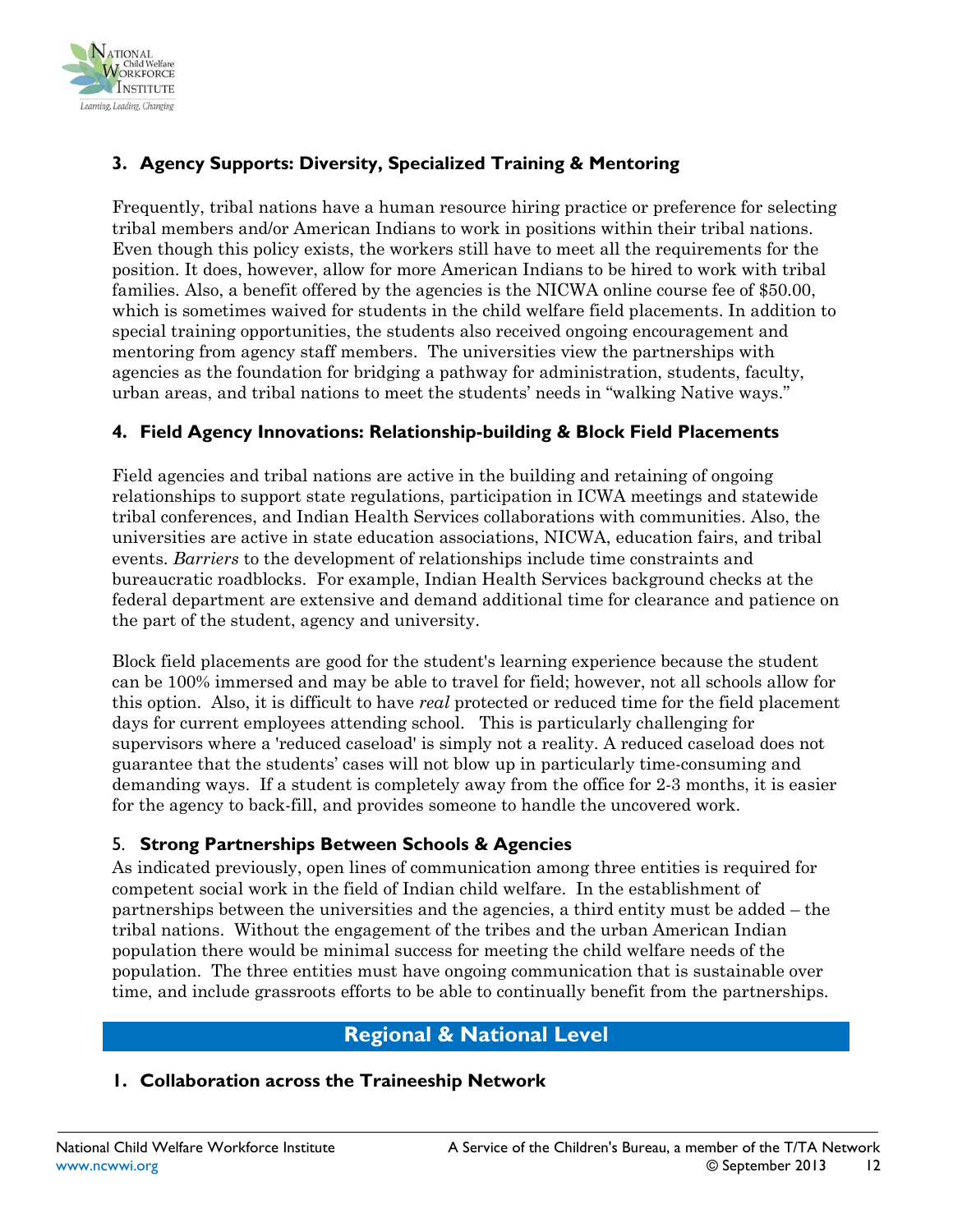

Collaborating with Tribal Colleges and Universities (TCU) is one key to a successful Tribal traineeship program. For example, a powerful addition to the University of South Dakota traineeship program included bringing the established and accredited Oglala Lakota College BSW program into the loop. This program is currently offering a BSW program for tribal students in collaboration with the students from the University of South Dakota. Two other traineeships have also worked with TCUs to move the students from a two year to a four year program.

Tribal traineeship program staff have also collaborated on written works and presentations (e.g. four of the five PI's for the traineeships have written a book chapter together and all five have shared their models and experiences during formal presentations at conferences). In addition, the programs have shared their experiences informally at meetings and on conference calls. This collaboration also benefits the students (e.g. programs brought together students from the traineeships to experience *in place* learning as well as educational and professional networking sessions).

### **2. NCWWI Support for the Traineeship Programs**

Funding support for the individual students has provided them with the opportunity to enroll in the social work programs, attend ICW and NICWA conferences, and collaborative meetings with other universities and tribal colleges. Also, funding support assisted faculty/staff to focus a percentage of their time on the traineeship project which included strengthening collaboration efforts with agencies, state and federal departments, tribal nations, and urban Indian centers. The funds also supported PI's and/or team members, in part, to attend conferences, trainings, and meetings with students. Additionally, the webinars and print resources have been most helpful.

Having a dedicated NCWWI Tribal traineeship consultant has been most helpful in coordinating the NICWA workshop sessions (2012 & 2013), the student luncheon, the development of this document, and site visits to the institutions which included presentations with American Indian content.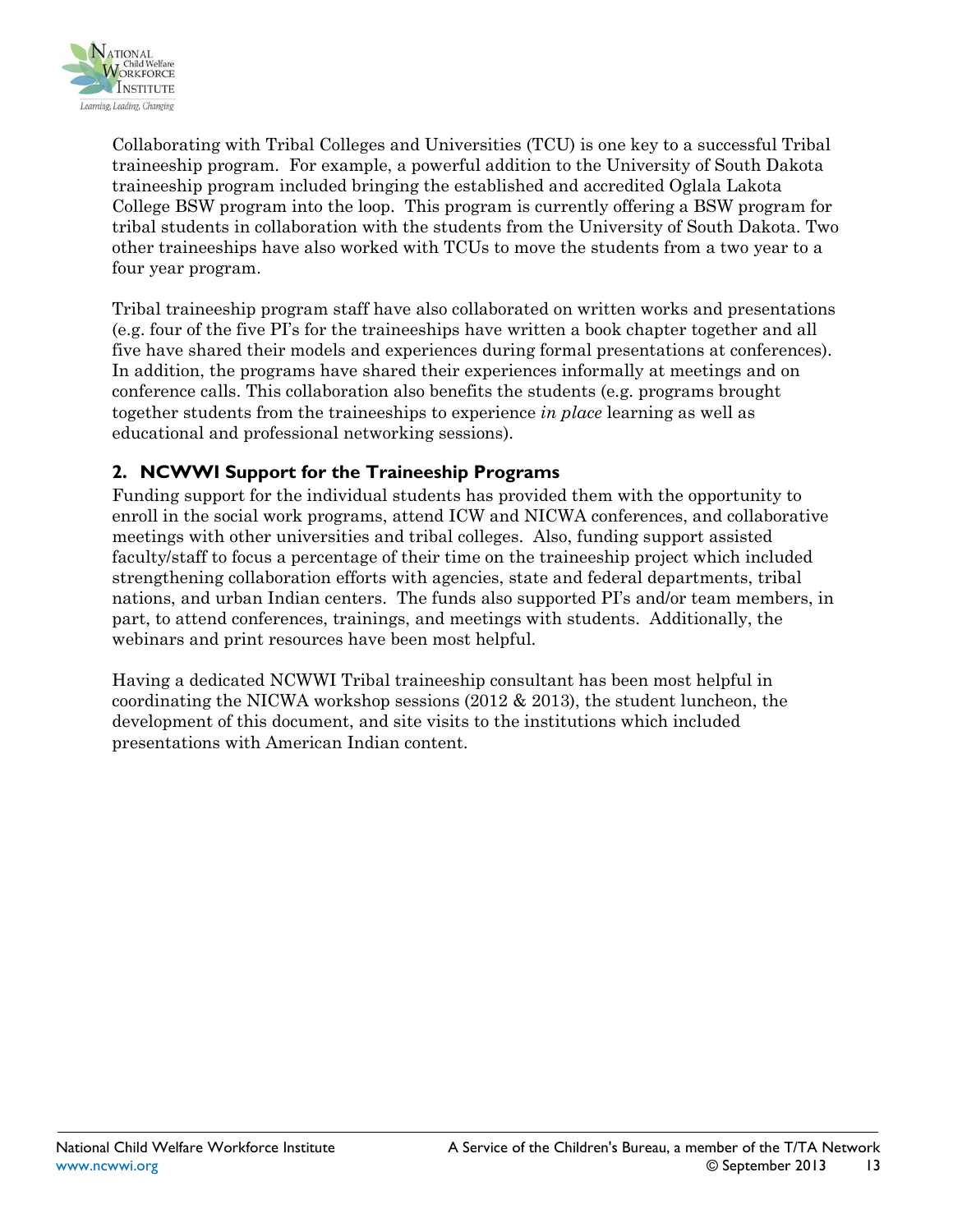

# **III. Reflections from Tribal Traineeship PIs**

### *"If I were to identify the one way in which participation as part of NCWWI was critical for our Traineeship program, I would say…"*

*The seminar on leadership for culturally responsive students, which emphasized leadership competencies, and provided mentors for students of color in negotiating intersecting cultural and professional identities, was a powerful core of our program.* **Katharine Cahn, Portland State University** 

*The one program innovation that has been very important to our university and the field of child welfare has been the institution of the child welfare specialty for our BSW program. This is the first time that our university has implemented a specialty in generalist practice and currently is one of the few such specialties in the nation. Not exclusive to the trainee students, but available to all BSW students as well, social work majors can elect to take 11 hours of coursework that address working with children and families. As our curriculum already has a structured minor that can encompass upper division courses in psychology, social sciences, and Native American studies, the students may substitute this minor for child welfare. In the specialty, students can select rotating course offerings in child welfare, family/children services, leadership and supervision, Indian child welfare, and youth offenders. Independent study credits are also available for topics not currently offered in regularly scheduled courses, and students may receive approval from the curriculum coordinator to take a related course of special interest that will count towards the specialty. In particular to our significant Native American population, students often elect to take courses that fit with the domain of services to Native children and families, such as social work with Native Americans and indigenous leadership. This specialty was a part of the original proposal's funding for the grant, and to date, five students outside of the traineeship are specializing in child welfare. In our state, as with many others, child welfare candidates are often hired who lack a social work academic background. Because of the traineeship, not only will current trainees hold a BSW, but they are also better equipped to develop as leaders in child welfare as they enter the field equipped with additional knowledge and skills in this area. It is our plan to continue with the specialization when the traineeship funding has ended, as a means to assist in professionalizing child welfare in our tribal and state child welfare systems.* **Virginia Drywater Whitekiller, Northeastern State University**

*The collaboration that was required to begin the Briar Cliff University Siouxland Indian Child Welfare Traineeship Project (SICWTP), was also the collaboration that was required to strengthen and sustain the program. Several innovations emerged from the community collaboration. For example, the social work program developed a new Child Welfare and the Law course. Members of the Native community contributed to the development of an ICWA case used throughout the semester. Professional attorneys and a family judge volunteered to serve as attorneys, guardian ad litem and judge for the capstone mock trial held at the end of the course. Members of the SICWTP advisory board provided feedback on the content and process in order to improve the course for future child welfare students. This community collaboration not only strengthened the program's two child welfare courses, it strengthened the relationships essential to community improvements in Indian child welfare services, as*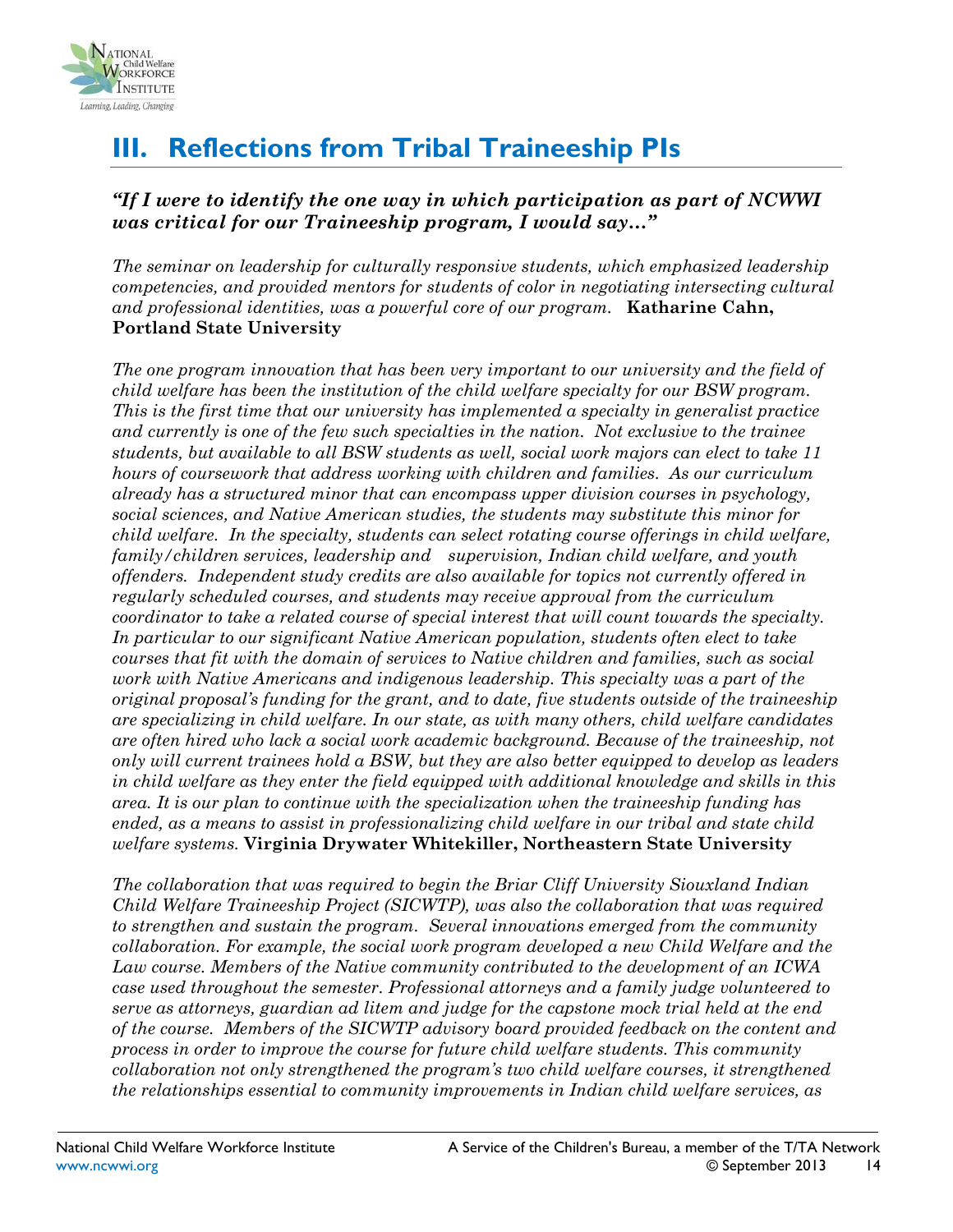

#### *well as successful internships for students interested in child welfare.* **Heather Craig-Olsen, Briar Cliff University**

*Cultural Consultants: If I were to identify the one innovation in our program that was most important for students I would say it was employing "cultural consultants" who were native women (elders) who also had MSWs, one from our program. I would also say that this was equally important to our faculty and school. In fact, we are broadening this support approach to encompass our whole school, not just trainees. Support and Learning Teams: All of our trainees are supported by "support and learning teams". This is a team lead by our project manager and can include other faculty or any person the trainee believes will support them in their work. Presently, we are experimenting with distance technology to enhance this approach. Course Development: "Social Work in Indian Country" was developed by one of our graduates and adjunct faculty member. This course has been influential in our traineeship and school. Currently we are considering making it a required course rather than an elective.* **James Caringi, University of Montana**

*The financial support of the NCWWI allowed our program to achieve the partnerships we needed to begin to improve child welfare in our state. The financial support of the NCWWI for program planning, travel and supplies allowed our program to achieve the partnerships we needed to begin to improve child welfare in our state.* **Debra Norris, University of South Dakota**

*The NING website resource helped students develop a strong sense of identity and common professional cause with peers across the nation. If we could identify more than one thing, I would also name the wider latitude in student selection and service-payback guidelines provided by these IV-B traineeships over our pre-existing IV-E program.* **Katharine Cahn, Portland State University**

*NCWWI funding offered the opportunity to further develop our students and social work program in child welfare services. Although our program already had some course offerings in child welfare, NCWWI allowed our program to evaluate and assess what was in place, as well as to contemplate how our program could become more professionalized in this area. In particular, the support that NCWWI provided, not only financially, but also by making professional connections throughout the nation was extremely helpful. In four years, our program has developed a sense of nation-wide camaraderie via knowledge sharing, skills building, and project development. Without NCWWI, this would have not happened. Finally, our traineeship students have also been included in this national level collaboration by webinars, chat rooms, and the attendance at national child welfare conferences.* **Virginia Drywater Whitekiller, Northeastern State University**

*Our involvement with NCWWI has been extremely important in many ways. The support network of faculty / PIs working on the Tribal work has been particularly helpful. Suzanne Cross's leadership has been the driving force in keeping our work going. Annual meetings in Chicago also help with cross-pollination of ideas. The webpage is also a useful tool. In general, the leadership provided by the institute was excellent.* **James Caringi, University of Montana**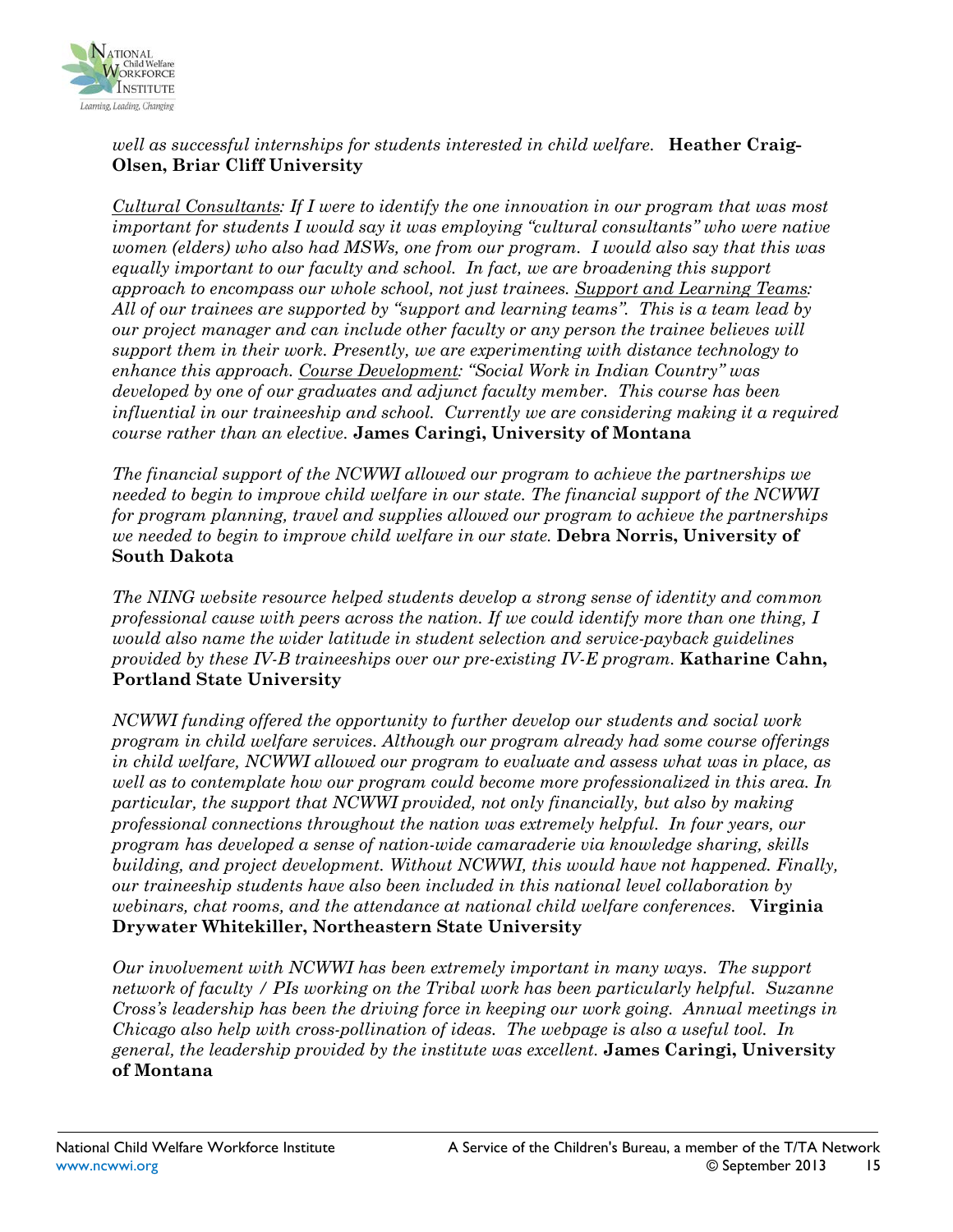

*NCWWI provided the impetus to create the Briar Cliff University Siouxland Indian Child Welfare Traineeship Project, the first community collaboration focused solely on developing a skilled child welfare workforce deeply involved with the Native American community. The five years of the traineeship program have produced several Native American child welfare professionals who are deeply involved in improving child welfare services in Siouxland and committed to work in a partnership of university, human services, private agencies, and Native American organizations. Participation with NCWWI has provided opportunities to highlight the work of our students at national gatherings, as well as opportunities to hear ideas and feedback from other schools involved in similar pursuits. The consulting services provided by Dr. Suzanne Cross through NCWWI significantly strengthened the university's work.* **Heather Craig-Oldsen, Briar Cliff University**

*The most important innovation our traineeship project developed would be the joint trainings between state professionals and tribal college students. The opportunity for the USD students to train with professionals in the field and with the Oglala Lakota College students would not have happened without the project's support.* **Debra Norris, University of South Dakota and Josie Chase, Oglala Lakota College**